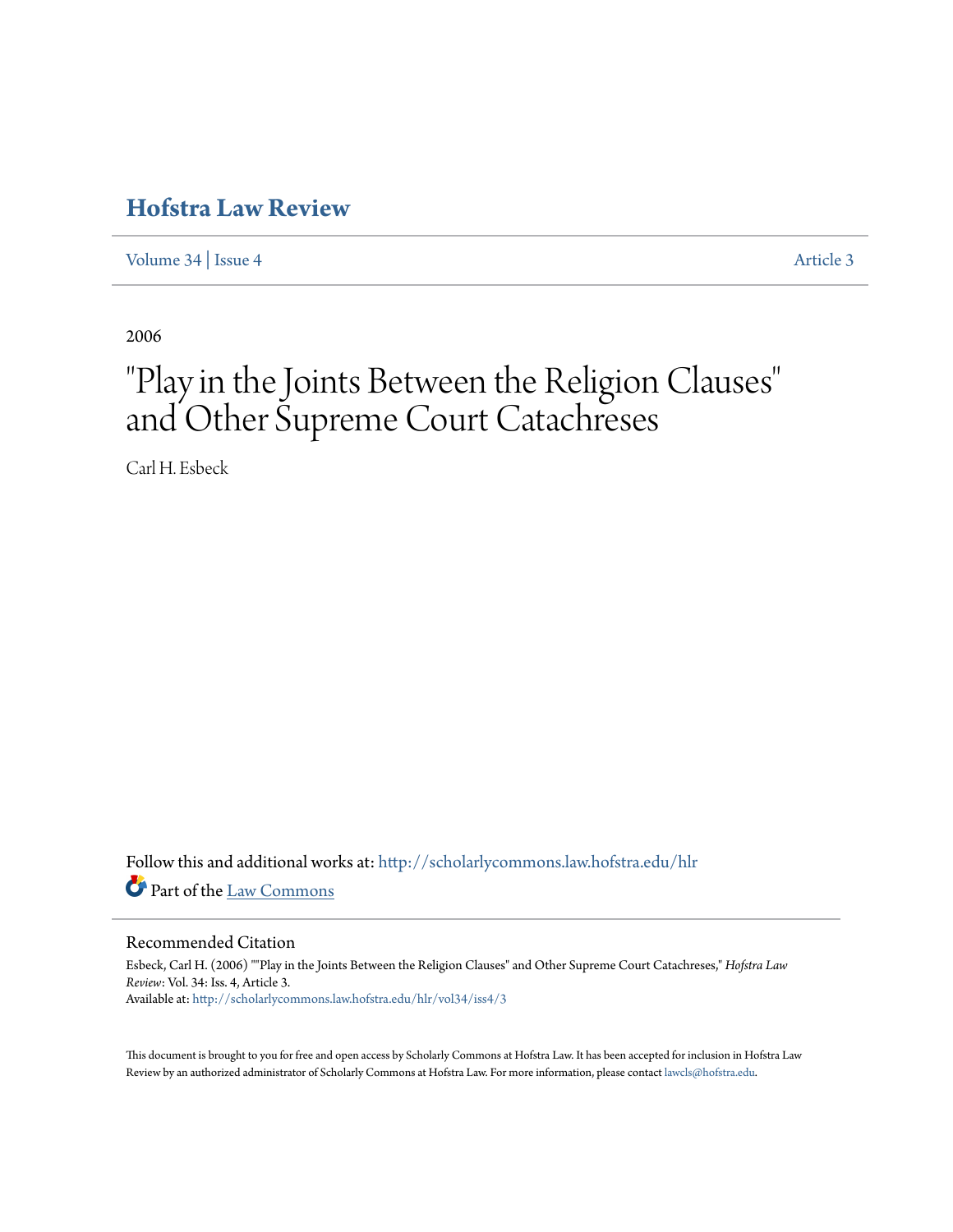### "PLAY IN THE JOINTS BETWEEN THE RELIGION CLAUSES"AND OTHER SUPREME COURT **CATACHRESES**

#### *Carl H. Esbeck\**

Even when the U.S. Supreme Court reaches the right result in a matter involving church-state relations, the Justices too often do so for the wrong reasons. *Cutter v. Wilkinson'* is illustrative. Decided during the Court's last term, *Cutter* reversed a lower court that had struck down as unconstitutional the Religious Land Use and Institutionalized Persons Act.<sup>2</sup> Known by the clunky acronym RLUIPA, this relatively new congressional statute tempers the impact of zoning decisions on religious organizations, as well as assists those individuals of faith who are incarcerated in our country's jails and penitentiaries. In these two quite distinct arenas where regulation is pervasive, RLUIPA requires that laws having a disparate impact on a religious organization or a particular religious observance must yield to the needs of the religious liberty claimant. This means that the religious claimant is exempt from the strictures of a law generally binding on others. The exemption holds unless officials can show that the claimant should not be excused--even in just this one circumstance—because of likely serious public harm such as a traffic hazard or a prison security breach.

*In Cutter,* the three-judge panel of the United States Court of Appeals for the Sixth Circuit reasoned that RLUIPA's exemption specifically for religious observance constituted a preference for religion, and that the no-establishment command in the First Amendment did not permit legislation to prefer religion over nonreligion. That is not the law, and there was little doubt that the Sixth Circuit's decision would not stand up on appeal. From a certain

<sup>\*</sup> R. B. Price Distinguished Professor and Isabelle Wade & Paul C. Lyda Professor of Law, University of Missouri-Columbia.

<sup>1. 544</sup> U.S. 709 (2005).

<sup>2.</sup> *Id.* at 724-25 (upholding the constitutionality of the Religious Land Use and Institutionalized Persons Act of 2000, 42 U.S.C. §§ 2000cc to 2000cc-5 (2006)).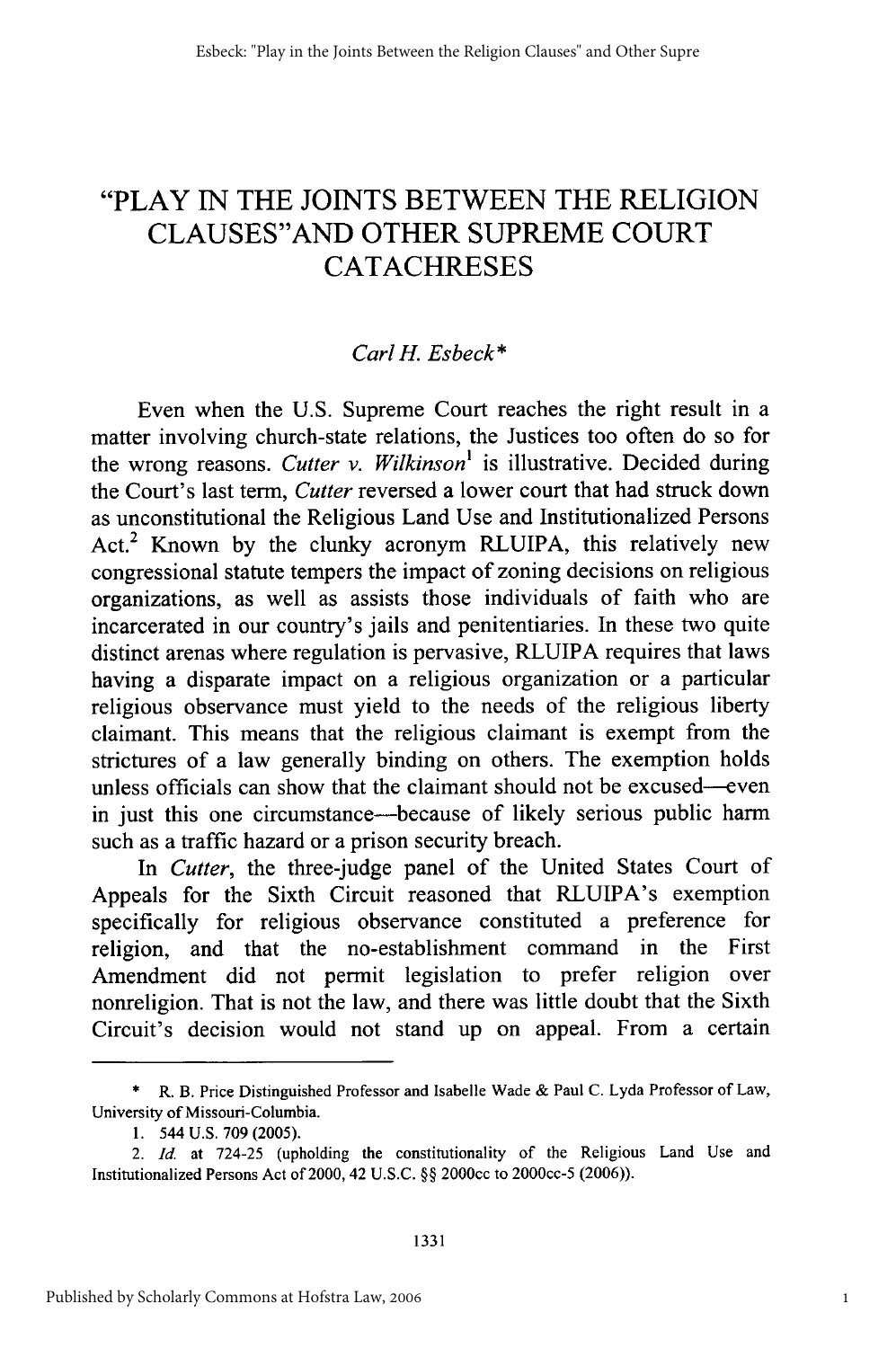#### *HOFSTRA LA W REVIEW*

perspective, however, one has to empathize with the confused judges of the circuit court. In the Supreme Court's decision in *Kiryas Joel Board of Education v. Grumet,* Justice Souter did say in oft-quoted *obiter dictum* that the Establishment Clause prohibits government from "favoring ... religious adherents collectively over nonadherents."<sup>3</sup> But the High Court, in its high-handed fashion, does not always mean what it says. In this instance, it is a good thing. At the time of the *Cutter* appeal there were no less than three prior cases (and none to the contrary) where the Court held four-square in favor of a congressional statute that exempted religious practices from legislative burdens that others had to bear. It is instructive to bring them to mind. In *Arver v. United States,* exemptions from the military draft for clergy and seminarians were found not to violate the Establishment Clause.4 In *Gillette v. United States,* an exemption from conscription into military service for those who oppose war in all circumstances was upheld.<sup>5</sup> Finally, in *Corporation of the Presiding Bishop v. Amos,* the Court approved a broad statutory exemption in a civil rights employment nondiscrimination act for religious organizations making staffing decisions based on religion.<sup>6</sup>

The rationale behind *Arver, Gillette,* and *Amos* is simple enough: For regulatory legislation to exempt a religious practice is for Congress to leave religion alone. A state does not establish religion by leaving it alone.<sup>7</sup> Indeed, for government to leave religion alone reinforces a separation between these two centers of authority-state and churchthat is good for individual religious liberty, good for the autonomy of religious organizations, and good for the state.

The upholding of RLUIPA in *Cutter* should have been easy for the Supreme Court, just another increment in a lengthening line of precedent. It was not to be. In an opinion by Justice Ginsburg, a

1332

<sup>3. 512</sup> U.S. 687, 696 (1994).

<sup>4. 245</sup> U.S. 366, 389-90 (1918).

<sup>5. 401</sup> U.S. 437, 460 (1971).

<sup>6. 483</sup> U.S. 327, 334-40 (1987).

<sup>7.</sup> The Establishment Clause reads, "Congress shall make no law respecting an establishment of religion **.. "** U.S. CONST. amend. **1.** By the literal text, for Congress to enact a law about religion generally is not prohibited. Rather, what is prohibited is a law about, more narrowly, an "establishment" of religion. For example, it is fully consistent with the Establishment Clause for Congress to enact comprehensive legislation requiring employers to provide unemployment compensation to their employees, but to then exempt religious organizations from the act. Such a religion-specific exemption is certainly to "make [a] law respecting" religion, but more narrowly the exemption does not establish religion. See Rojas v. Fitch, 127 F.3d 184, 187-89 (lst Cir. 1997) (holding that a religion-specific exemption for faith-based organizations from unemployment compensation tax did not violate the Establishment Clause).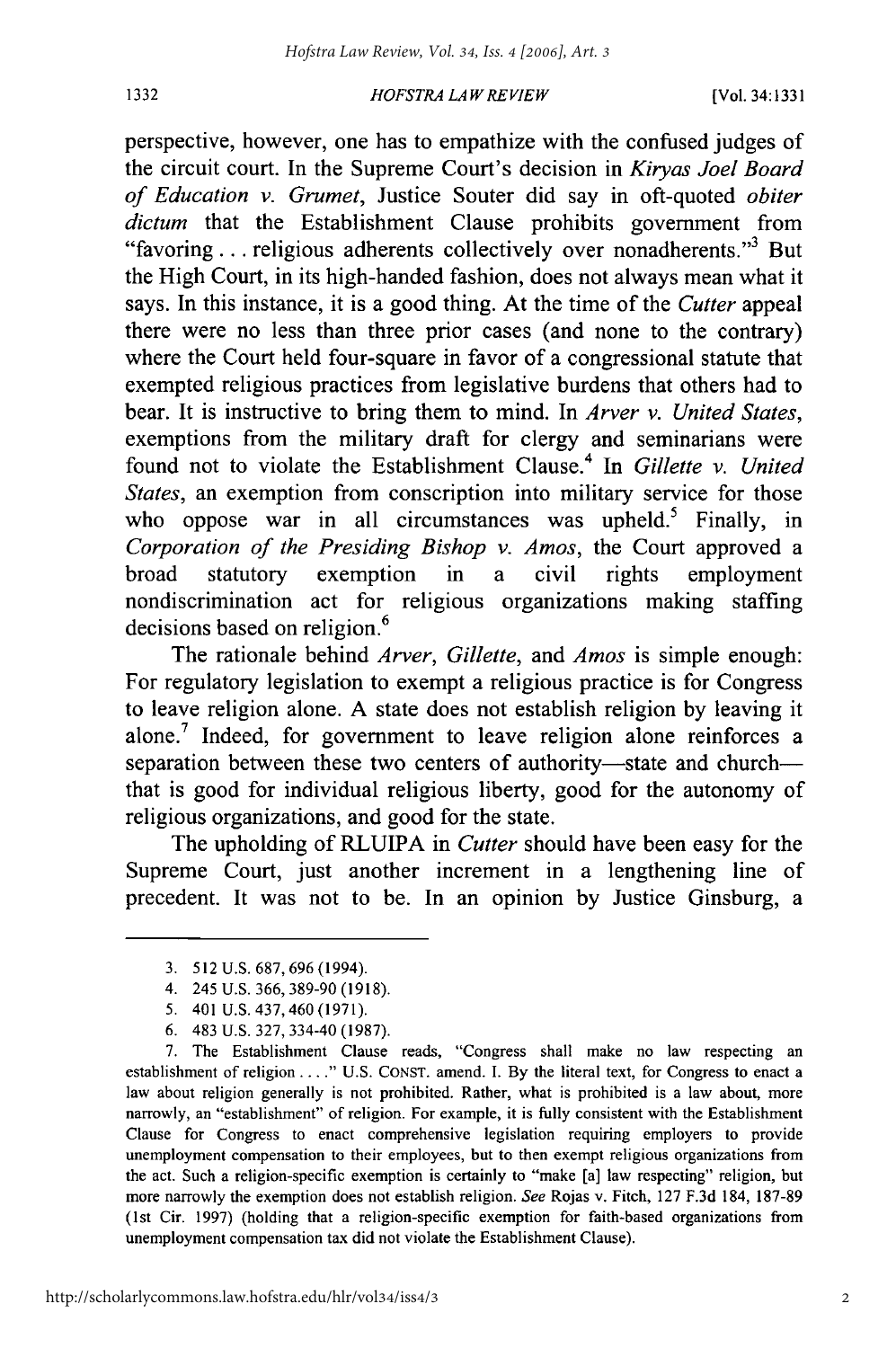#### **2006]**

#### *THE RELIGION CLA USES*

unanimous Court charted the task before it as "find[ing] a neutral course between the two Religion Clauses," which by their nature "tend to clash."8 Thus its assignment, as the Court saw it, was to determine if RLUIPA fell safely in the narrows where "'there is room for play in the joints' between the Clauses" and thus there still remained "space for legislative action neither compelled by the *Free Exercise Clause* nor prohibited by the *Establishment Clause."9* Clearly the Court contemplates that the free-exercise and no-establishment principles run in opposite directions, and indeed will often conflict. It is as if the Court envisions free-exercise as pro-religion and no-establishment as, if not anti-religion, then at least tasked to hold religion in check. Such a view-wrongheaded, as I shall point out below-places the nine Justices in the power seat, balancing free-exercise against no-establishment, in whatever manner a five to four majority deems fair and square on any given day. Such unguided balancing accords maximum power to the Court (or worse, power to one "swing" justice), while trenching into the power of the elected branches.

The view that the First Amendment's text, free-exercise and noestablishment, are frequently in tension, and at times are in outright war with one another, is quite impossible. The full powers of the national government are enumerated and limited, an original understanding later made explicit in the Tenth Amendment. When ratified in 1791, the Bill of Rights did not vest more power in the national government. Rather, the fears of the Anti-Federalists, who were prominent in the First Congress, drove them to just the opposite objective: to deny to the central government the power to interfere with essential liberties (for example, speech, press, jury trial) that might otherwise be implied from the more open-ended delegations of power in the Constitution of 1787. The Federalists, in turn, gave little resistance to this enterprise because their position all along was that the national government had not been delegated such powers in the first place. Indeed, James Madison, Jr., a Federalist at this time in his career and the principal theorist behind the 1787 Constitution, led the charge for a Bill of Rights. The Federalists harbored a different anxiety, namely, to avoid a second constitutional convention as sought by Patrick Henry and others favoring state sovereignty. Adding a Bill of Rights would sap whatever popular support Henry had behind his effort. So Congress settled on the text of the proposed articles of amendment in mid-September 1789 with little

3

<sup>8. 544</sup> U.S. at 719 (quoting Walz v. Comm'n, 397 U.S. 664, 668-69 (1970)).

**<sup>9.</sup>** *Id.*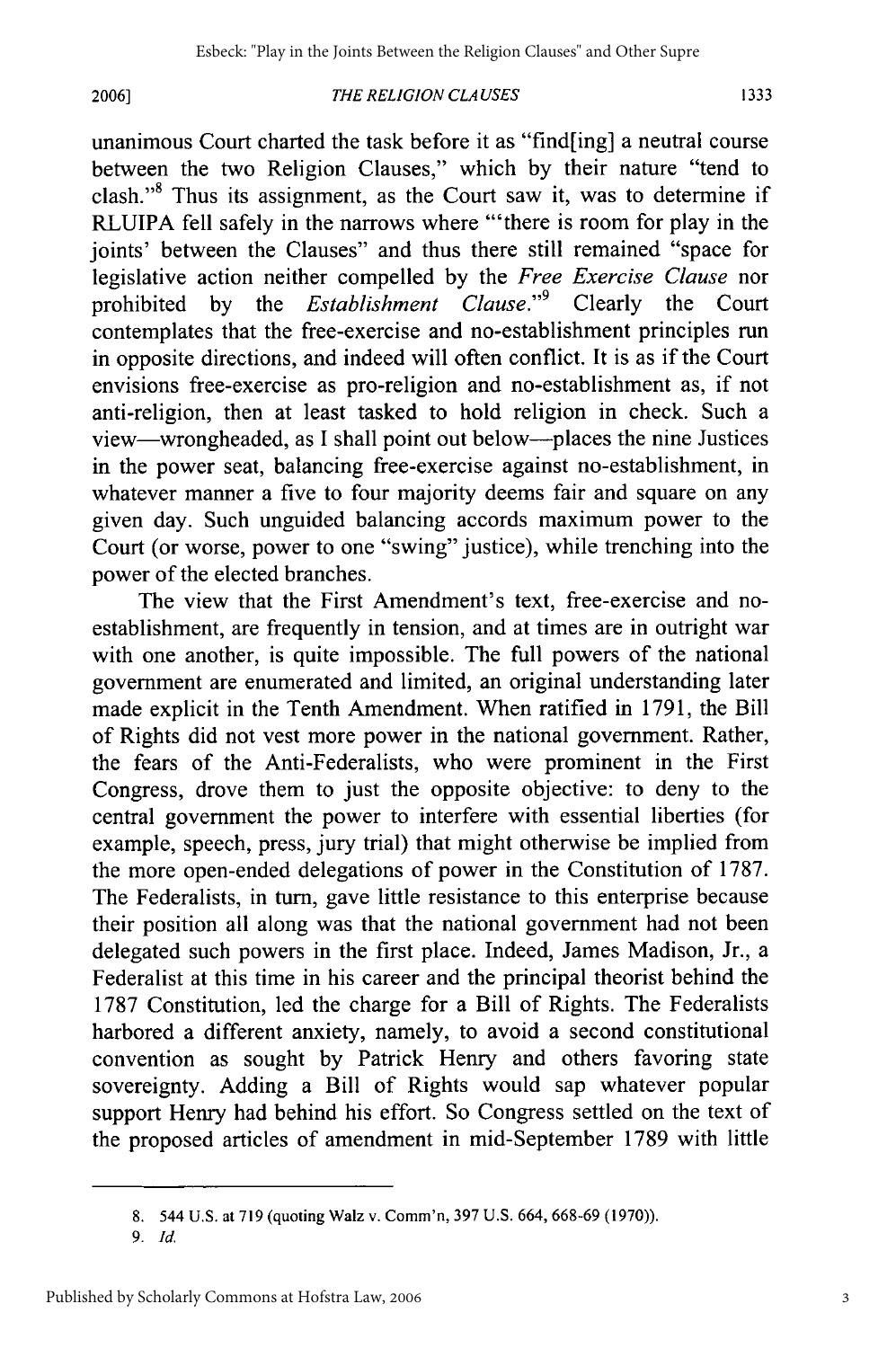#### *HOFSTRA LA W REVIEW*

more than the usual give and take. Twelve articles were submitted to the states, but only ten were ratified. The successful articles (numbers three through twelve) were thought to alter very little the status quo, but the Bill of Rights did calm the anxieties of many citizens over the centralization of national power, while serving as a useful hedge against possible future encroachments.

Most pertinent for present purposes, each substantive clause in the first eight amendments (the Ninth and Tenth read as truisms) was designed to anticipate and negate the assumption of certain powers **by** the national government-a government already understood to be one of limited, enumerated powers. Thus, for example, the free-speech provision in the First Amendment further limited national power---or, from the Federalists' perspective, merely made clear that the central government had never been delegated power to abridge freedom of speech in the first place. Likewise, the free-press provision further limited national power. These two negations on power—the speech and press clauses-can reinforce one another but they cannot conflict. Simply put, it is impossible for two denials of power to conflict. Similarly, the free-exercise provision further restricted national power and the no-establishment provision likewise restrained national power. These two negations—the Free Exercise Clause and the Establishment Clause-can overlap and thereby doubly deny the field of permissible governmental action, but they cannot conflict.<sup>10</sup> Moreover, the clausesin-conflict fallacy would attribute to the drafters, the founding Congress of **1789-90,** the error of placing side **by** side two constitutional clauses that work against one another. That is just too implausible to take seriously.

The Court's wrong turn has its origin, as best **I** can determine, in *Widmar v. Vincent." Widmar* is yet another result that is rightly decided but for the wrong reason. The case involved a state university that allowed student organizations to use classroom buildings to hold their

**<sup>10.</sup>** In candor, there is one exception to the "no conflict" logic, i.e., government-provided religion in prisons and the armed forces. The rationale is that the free-exercise rights of a prisoner or soldier overrides the duty on government to not establish religion. This occurs because of the unusual situation where government has removed individuals from general society (prison or posting at a military base), thereby preventing them from freely securing their own access to spiritual resources. This singular exception for government-employed chaplains is *sui* generis; hence it does not disprove the rule that the Religion Clauses do not conflict.

**<sup>11.</sup>** 454 **U.S. 263 (1981).** One could attribute the slip earlier in time to *Walz,* where the Court wrote that it "has struggled to find a neutral course between the two Religion Clauses, both of which are cast in absolute terms, and either of which, if expanded to a logical extreme, would tend to clash with the other." **397 U.S.** at **668-69.** But *Walz* stopped short of saying that the solution, in the event of a conflict, was that one clause should trump the other. *Widmar* took that fatal step.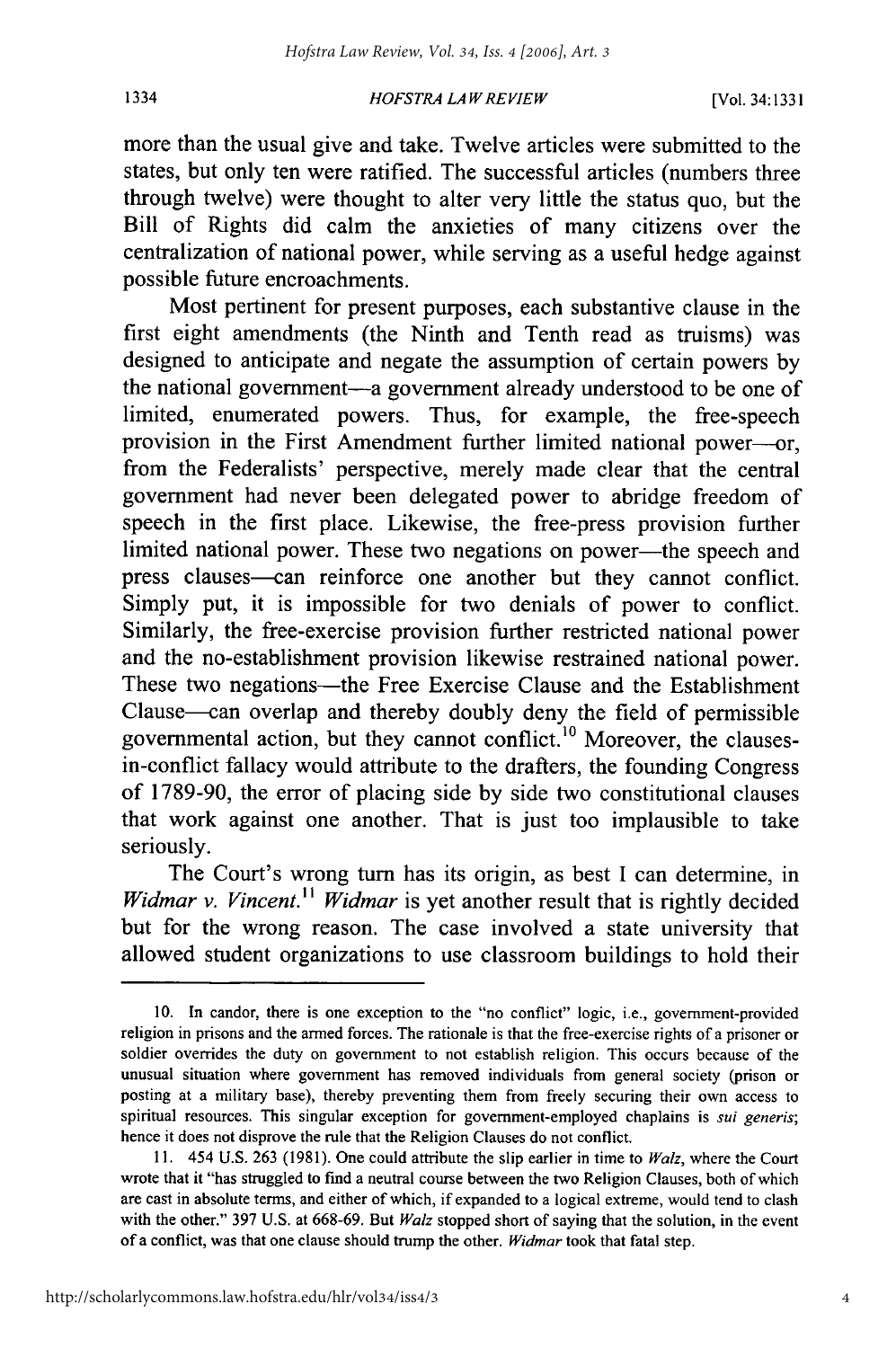#### *THE RELIGION CLA USES*

meetings. When a religious student organization sought to schedule space to conduct meetings that included worship, the university balked, citing the need for strict separation of church and state as required by the Establishment Clause. The Court, relying on a long line of precedent that prohibited the government from discriminating based on the content of one's speech, had little trouble ordering the state university to give equal access to all student organizations without regard to religion.<sup>12</sup>

If only the Justices had stopped right there. Alas, having explained that the no-establishment principle did not justify the university's hostility on these precise facts, the Court fatefully went on to leave open the possibility that on a different set of facts, no-establishment could override the students' right to freedom of speech. Once again, this is logically impossible: two negations on governmental power can overlap but they cannot conflict. What the Court should have said-had it been thinking-is that a finding that the Justices thought pivotal to the result in *Widmar* is that the speech in question was private speech not government speech. Private speakers have speech rights; the government does not have speech rights. If the worship service had been conducted at the behest of the university (hence government speech), $^{13}$  then noestablishment rather than free-speech would have been the relevant restraint. Instead, the *Widmar* Court asked if the Establishment Clause conflicted with, and thus overrode, the Free Speech Clause. Taking that wrong path has made all the difference.<sup>14</sup>

Of course the aim of the one-Religion-Clause argument is not to correct the Court's grammar, but to keep no-establishment and free-exercise from conflicting and thus working at cross-purposes. The objective of these commentators is right-minded but their proposed solution is wrong. There is a far more plausible, historically grounded, and grammatically correct way of keeping the two participial phrases from conflicting while giving each phrase essential, independent

5

<sup>12. 454</sup> U.S. at 276.

<sup>13.</sup> Concededly, on altogether different facts it can be a close call whether the speech in question is private or government. An example of the private versus government question being difficult is student-initiated prayer at the opening of a public high school football game. In *Santa Fe Independent Sch. Dist. v. Doe,* a divided Court attributed the student's prayer to the government. 530 U.S. 290, 315-17 (2000). That seems rightly decided.

<sup>14.</sup> This pseudo clash-of-the-clauses can cause all sorts of mischief. For example, in the logical desire to not have no-establishment in conflict with free-exercise some argue that there is but one Religion Clause, not two. *See, e.g.,* Richard John Neuhaus, *A New Order of Religious Freedom,* 60 GEO. WASH. L. REV. 620, 627-29 (1992) (maintaining that the no-establishment text is merely instrumental to the free-exercise text); John T. Noonan, Jr., *The End of Free Exercise?,* 42 **DEPAUL** L. REV. 567, 567 (1992) (making the same argument). This is grammatically correct so far as it goes. That is, up to the first semicolon of the First Amendment there is one clause with two adjectival participial phrases modifying the object ("no law") of the verb ("shall make"). But it is grammatically incorrect to argue, as these commentators do, that the first participial phrase is instrumental to the second participial phrase. Rather, each phrase is equal and operates independent of the other.